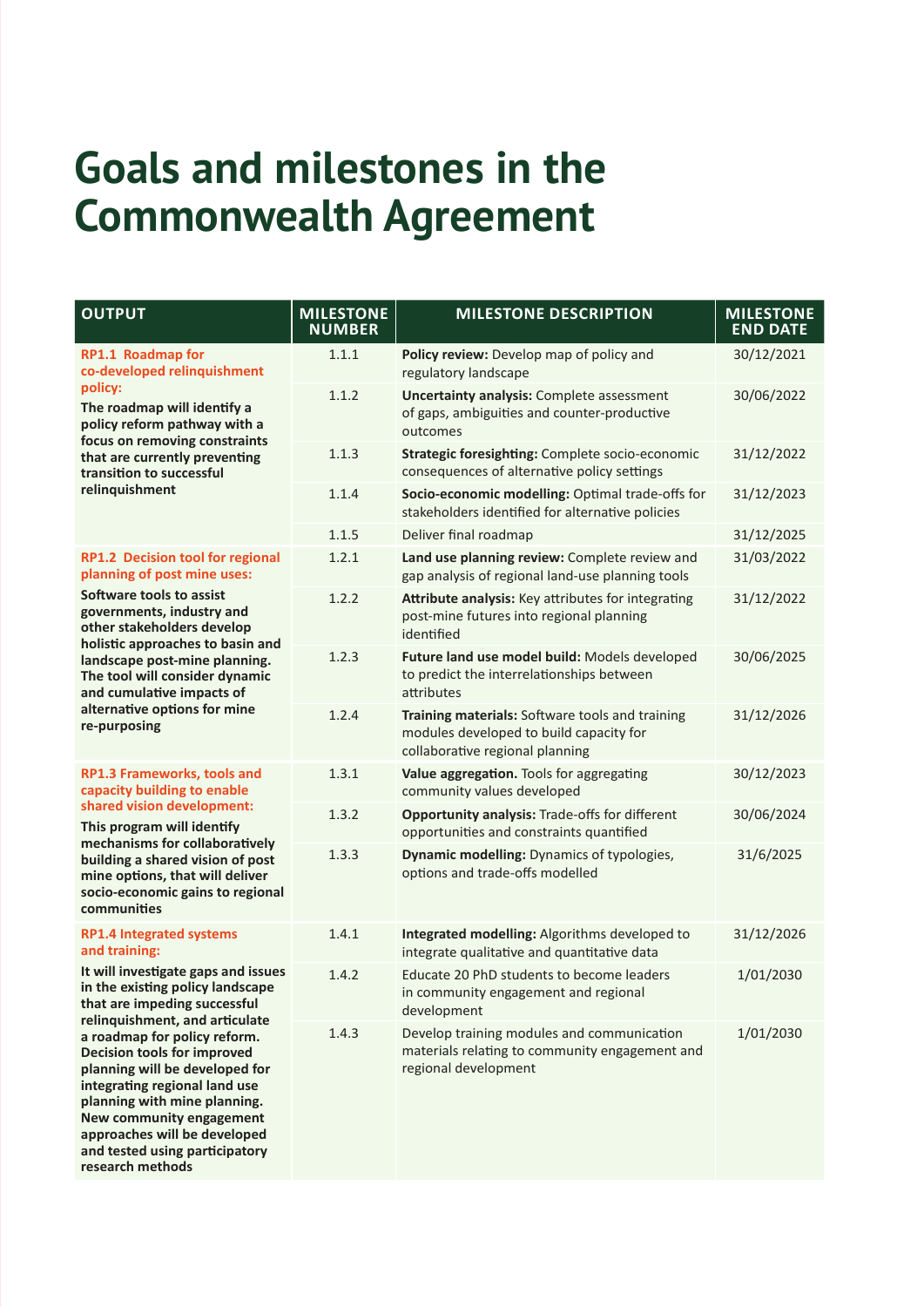| <b>OUTPUT</b>                                                                                                                                                                                                                                                                                                                                                                                                             | <b>MILESTONE</b><br><b>NUMBER</b> | <b>MILESTONE DESCRIPTION</b>                                                                                                                        | <b>MILESTONE</b><br><b>END DATE</b> |
|---------------------------------------------------------------------------------------------------------------------------------------------------------------------------------------------------------------------------------------------------------------------------------------------------------------------------------------------------------------------------------------------------------------------------|-----------------------------------|-----------------------------------------------------------------------------------------------------------------------------------------------------|-------------------------------------|
| <b>RP2.1 Advanced evaluation</b><br>framework for long life assets:<br>This framework will allow<br>for better decision making<br>and more efficient operating<br>behaviour over the life of mine<br>through providing greater<br>transparency around the real<br>risks and costs of closure.<br><b>Advanced evaluation framework</b><br>for long life assets                                                             | 2.1.1                             | Value concepts: Next generation value<br>propositions for a mining project conceptualised.                                                          | 30/06/2022                          |
|                                                                                                                                                                                                                                                                                                                                                                                                                           | 2.1.2                             | Quantification: Intangibles associated with a<br>mining project quantified                                                                          | 31/12/2022                          |
|                                                                                                                                                                                                                                                                                                                                                                                                                           | 2.1.3                             | Cost modelling: Methodologies for aligning costs<br>and benefits over time developed                                                                | 30/06/2023                          |
|                                                                                                                                                                                                                                                                                                                                                                                                                           | 2.1.4                             | Option evaluation: Next generation mining<br>project option evaluation framework developed                                                          | 30/06/2025                          |
| <b>RP2.2 Real time predictive</b><br>models:<br>These models will predict<br>the level of residual risk and<br>liability remaining at a site<br>upon completion of mining<br>operations. This will aid in<br>uniform liability reporting and<br>setting objectives for business<br>process improvements along the<br>value chain.                                                                                         | 2.2.1                             | Parameterisation: Integrated total mining risk<br>parameters identified                                                                             | 30/06/2023                          |
|                                                                                                                                                                                                                                                                                                                                                                                                                           | 2.2.2                             | <b>Optimisation:</b> Optimisation models assessing<br>unmitigable site liability developed                                                          | 30/06/2024                          |
|                                                                                                                                                                                                                                                                                                                                                                                                                           | 2.2.3                             | Prediction: Predictive algorithms and continuous<br>monitoring needs embedded in optimisation<br>tools                                              | 30/06/2025                          |
|                                                                                                                                                                                                                                                                                                                                                                                                                           | 2.2.4                             | Risk assessment: Risk reduction quantified for<br>different rehabilitation activities                                                               | 30/06/2026                          |
| <b>RP2.3 Planning tools to identify</b><br>transferrable residual risk:<br><b>Qualitative assessment will</b><br>allow the user to quantify the<br>acceptable level of residual<br>risk and liability that can be<br>transferred to subsequent land<br>users upon relinquishment. The<br>tools will analyse risk-reward<br>trade-offs based on alternative<br>land uses that will most likely<br>follow the mining phase. | 2.3.1                             | Alternative potential land uses for a region<br>categorised                                                                                         | 31/12/2022                          |
|                                                                                                                                                                                                                                                                                                                                                                                                                           | 2.3.2                             | Acceptable residual risk quantified for each land<br>use category                                                                                   | 30/06/2024                          |
|                                                                                                                                                                                                                                                                                                                                                                                                                           | 2.3.3                             | Progressive activities to achieve relinquishment<br>identified                                                                                      | 31/12/2024                          |
|                                                                                                                                                                                                                                                                                                                                                                                                                           | 2.3.4                             | Optimal mix(es) of progressive activities identified                                                                                                | 31/12/2025                          |
|                                                                                                                                                                                                                                                                                                                                                                                                                           | 2.3.5                             | Educate 10 PhD students as leaders in mining and<br>capital markets                                                                                 | 1/01/2030                           |
|                                                                                                                                                                                                                                                                                                                                                                                                                           | 2.3.6                             | Develop training modules and relevant<br>communication materials for investment analysts,<br>project planners, governments and regional<br>planners | 1/01/2030                           |